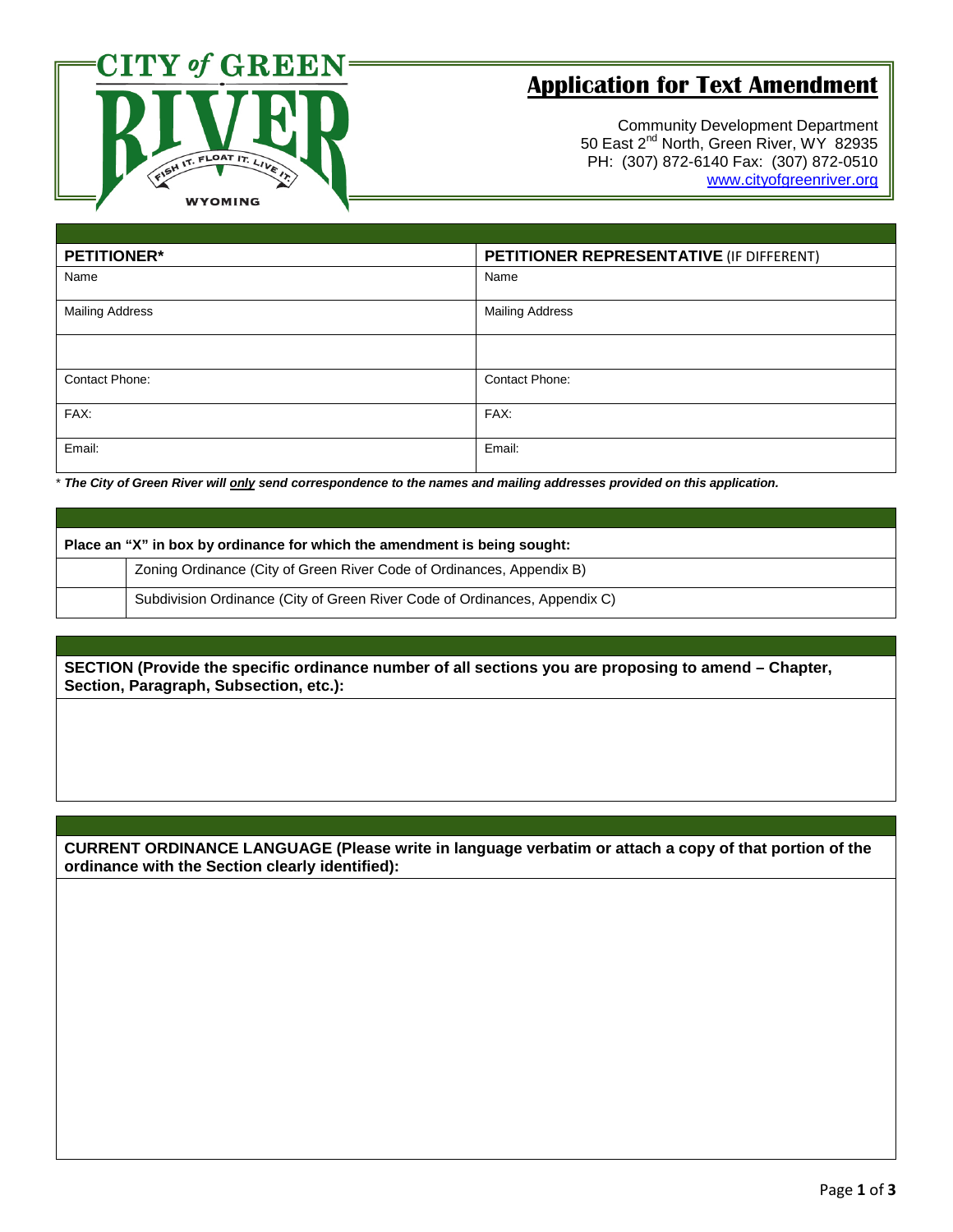**PROPOSED ORDINANCE LANGUAGE (Please clearly identify proposed new language from existing language by underlining new language and using strikethrough to denote any existing language deletions):**

**NARRATIVE (Provide a narrative describing the rationale for the proposed change):**

**POTENTIAL CONFLICTS (What potential land use conflicts could result from the proposed change? Do not limit consideration only to the specific parcel(s) that you are interested in. Remember, a text amendment will impact all property within that zone and could potentially impact property in adjacent zones as well):**